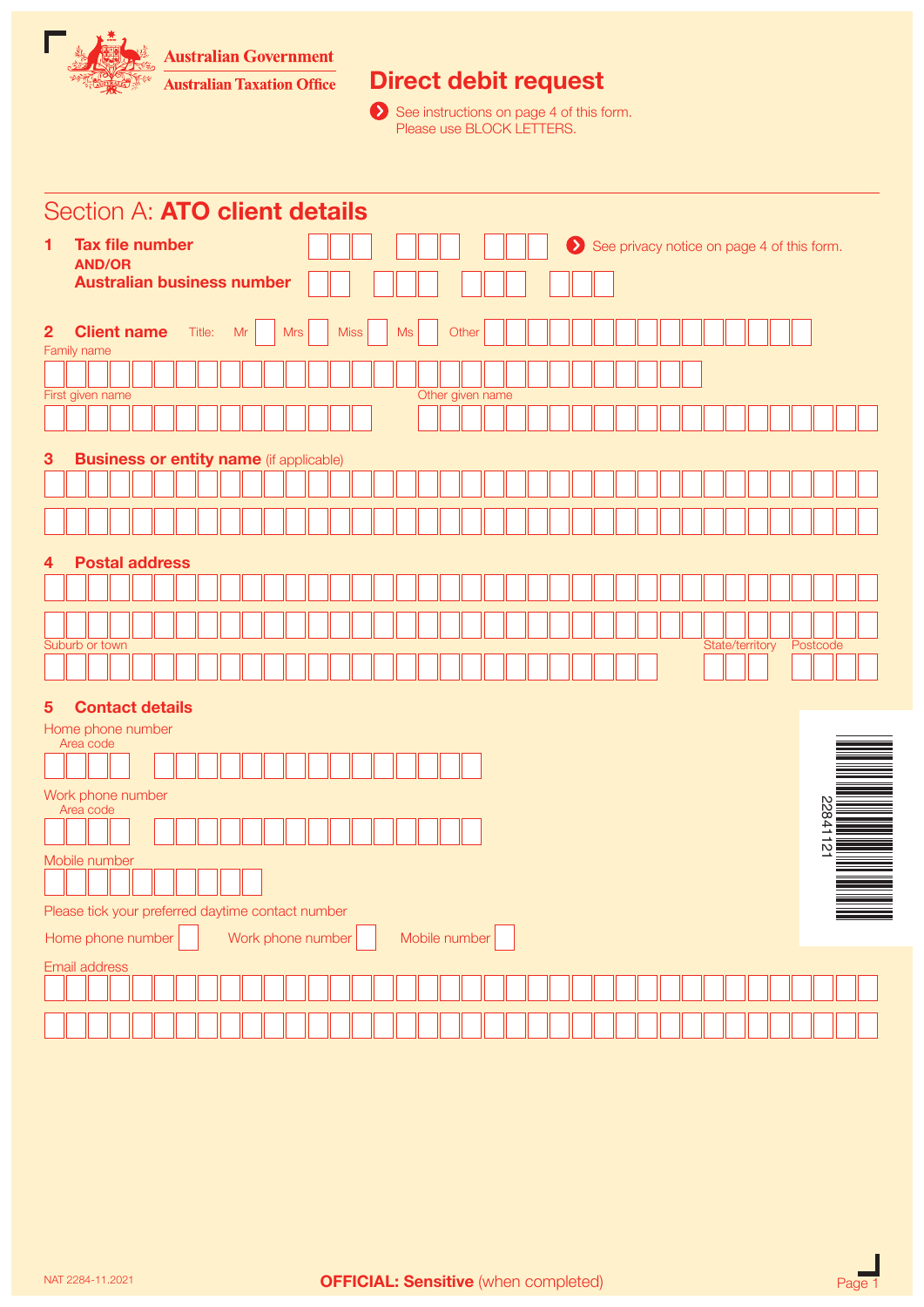| П     |                                                                                                                                                                                                                                          |  |                                                                                                        |  |  |  |  |  |  |  |  |  |  |  |  |  |  |  |  |                 |  |          |  |
|-------|------------------------------------------------------------------------------------------------------------------------------------------------------------------------------------------------------------------------------------------|--|--------------------------------------------------------------------------------------------------------|--|--|--|--|--|--|--|--|--|--|--|--|--|--|--|--|-----------------|--|----------|--|
|       | Section B: Details of the account to be debited                                                                                                                                                                                          |  |                                                                                                        |  |  |  |  |  |  |  |  |  |  |  |  |  |  |  |  |                 |  |          |  |
| 6     | Name and business address of the financial institution for example, bank, building society or credit union.                                                                                                                              |  |                                                                                                        |  |  |  |  |  |  |  |  |  |  |  |  |  |  |  |  |                 |  |          |  |
|       |                                                                                                                                                                                                                                          |  |                                                                                                        |  |  |  |  |  |  |  |  |  |  |  |  |  |  |  |  |                 |  |          |  |
|       |                                                                                                                                                                                                                                          |  |                                                                                                        |  |  |  |  |  |  |  |  |  |  |  |  |  |  |  |  |                 |  |          |  |
|       | Suburb or town                                                                                                                                                                                                                           |  |                                                                                                        |  |  |  |  |  |  |  |  |  |  |  |  |  |  |  |  | State/territory |  | Postcode |  |
|       |                                                                                                                                                                                                                                          |  |                                                                                                        |  |  |  |  |  |  |  |  |  |  |  |  |  |  |  |  |                 |  |          |  |
| 7     | <b>BSB number</b> (This must be 6 digits)<br>Do not include hyphens or spaces.                                                                                                                                                           |  |                                                                                                        |  |  |  |  |  |  |  |  |  |  |  |  |  |  |  |  |                 |  |          |  |
| 8     | <b>Account number</b> (Maximum 9 characters)                                                                                                                                                                                             |  |                                                                                                        |  |  |  |  |  |  |  |  |  |  |  |  |  |  |  |  |                 |  |          |  |
| 9     |                                                                                                                                                                                                                                          |  | <b>Account name</b> – for example, J Q Citizen. Do not show the account type, such as cheque, savings. |  |  |  |  |  |  |  |  |  |  |  |  |  |  |  |  |                 |  |          |  |
|       |                                                                                                                                                                                                                                          |  |                                                                                                        |  |  |  |  |  |  |  |  |  |  |  |  |  |  |  |  |                 |  |          |  |
| 10    | <b>Account holder's name/s</b> Include the names of all account signatories.                                                                                                                                                             |  |                                                                                                        |  |  |  |  |  |  |  |  |  |  |  |  |  |  |  |  |                 |  |          |  |
| I/we. |                                                                                                                                                                                                                                          |  |                                                                                                        |  |  |  |  |  |  |  |  |  |  |  |  |  |  |  |  |                 |  |          |  |
|       |                                                                                                                                                                                                                                          |  |                                                                                                        |  |  |  |  |  |  |  |  |  |  |  |  |  |  |  |  |                 |  |          |  |
|       | declare that the bank account details provided above are correct and authorise the Australian Taxation Office (User ID 12721), to arrange<br>for funds to be transferred from the account at the financial institution identified above. |  |                                                                                                        |  |  |  |  |  |  |  |  |  |  |  |  |  |  |  |  |                 |  |          |  |
|       | This authorisation is to remain in force in accordance with the <i>Direct debit request service agreement</i> provided with this form.                                                                                                   |  |                                                                                                        |  |  |  |  |  |  |  |  |  |  |  |  |  |  |  |  |                 |  |          |  |
|       | <b>11 Account holder's signature/s</b> (all signatories may be required to sign on joint accounts).                                                                                                                                      |  |                                                                                                        |  |  |  |  |  |  |  |  |  |  |  |  |  |  |  |  |                 |  |          |  |

| Date<br>Day | <b>Month</b> | Year |  |  |  |  |  |  |  |  |
|-------------|--------------|------|--|--|--|--|--|--|--|--|
|             |              |      |  |  |  |  |  |  |  |  |

 $\mathbb{R}$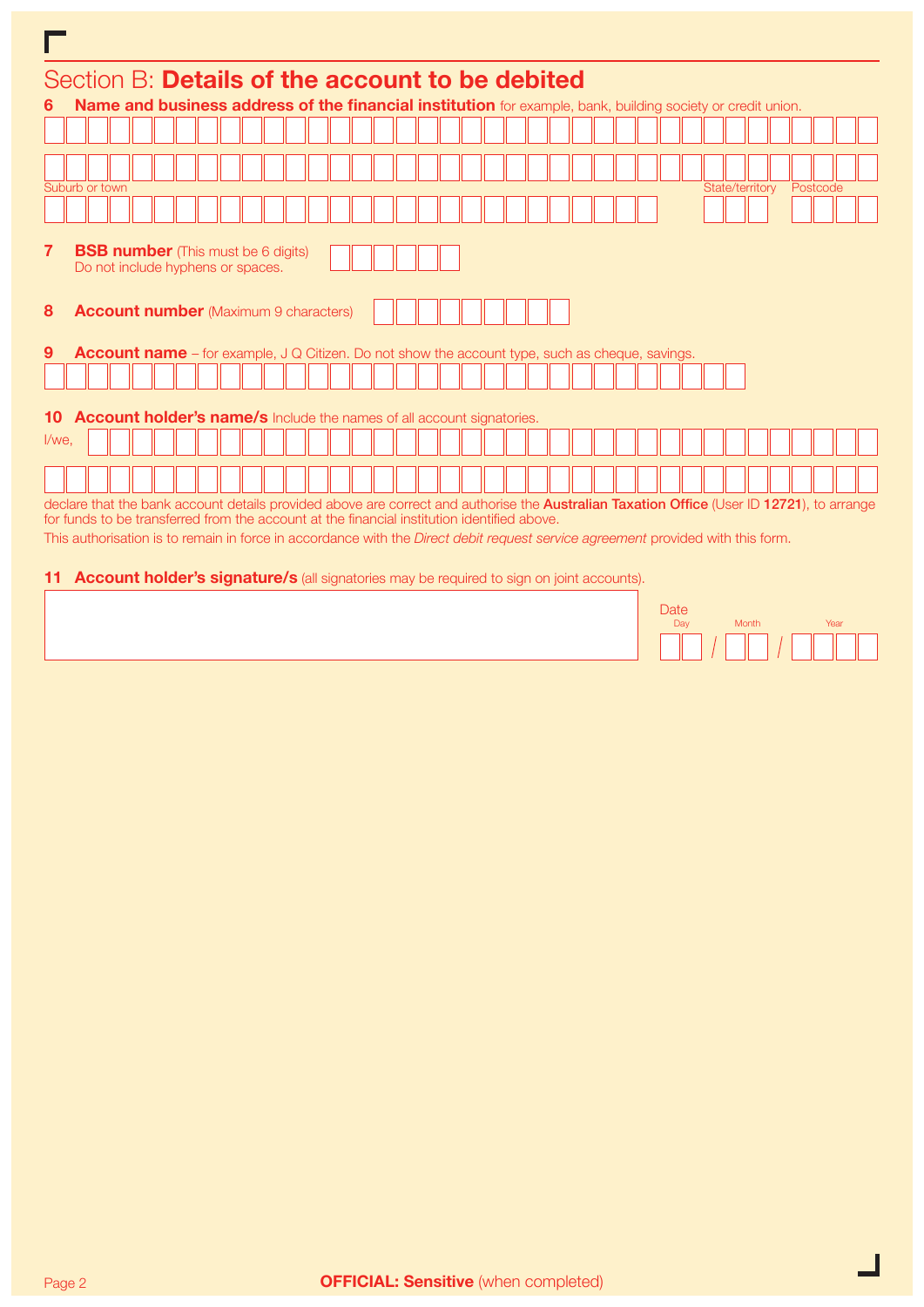|                                       | Section C: Payment instructions                                                                                               |
|---------------------------------------|-------------------------------------------------------------------------------------------------------------------------------|
| 12 What tax type are you paying?      |                                                                                                                               |
| Activity statement                    | <b>Fringe Benefits Tax</b><br><b>Income Tax</b><br><b>Superannuation Guarantee Charge</b>                                     |
| 13 Are you paying the amount in full? |                                                                                                                               |
| <b>No</b><br>Yes                      | Provide details below                                                                                                         |
|                                       | <b>Amount</b>                                                                                                                 |
|                                       | Day<br>Month<br>Year<br><b>Payment date</b>                                                                                   |
|                                       | 14 Are you requesting to pay by instalments?                                                                                  |
| <b>No</b><br><b>Yes</b>               | Provide details below                                                                                                         |
|                                       | What is the maximum instalment that you can afford?                                                                           |
|                                       | Fortnightly<br>Weekly<br>Monthly<br>How often can you make this instalment?                                                   |
|                                       | Day<br>Month<br>Year<br>(please allow at least 7 days<br><b>First payment date</b><br>for processing of this authority)       |
|                                       | Are you able to meet all future obligations in addition to this arrangement?                                                  |
|                                       | <b>No</b><br><b>Yes</b>                                                                                                       |
|                                       | If the payment arrangement is granted it is important to note that:<br>all future obligations must be lodged and paid on time |
|                                       | any tax credits that may arise on the account during the arrangement will be offset against<br>the debt                       |
|                                       | all the instalments under this arrangement need to be paid on or before the agreed date                                       |
|                                       | to avoid defaulting the arrangement<br>general interest charge will continue to accrue until the debt is paid in full         |
|                                       | a failure to meet these conditions may result in the start of legal action without further notice.                            |